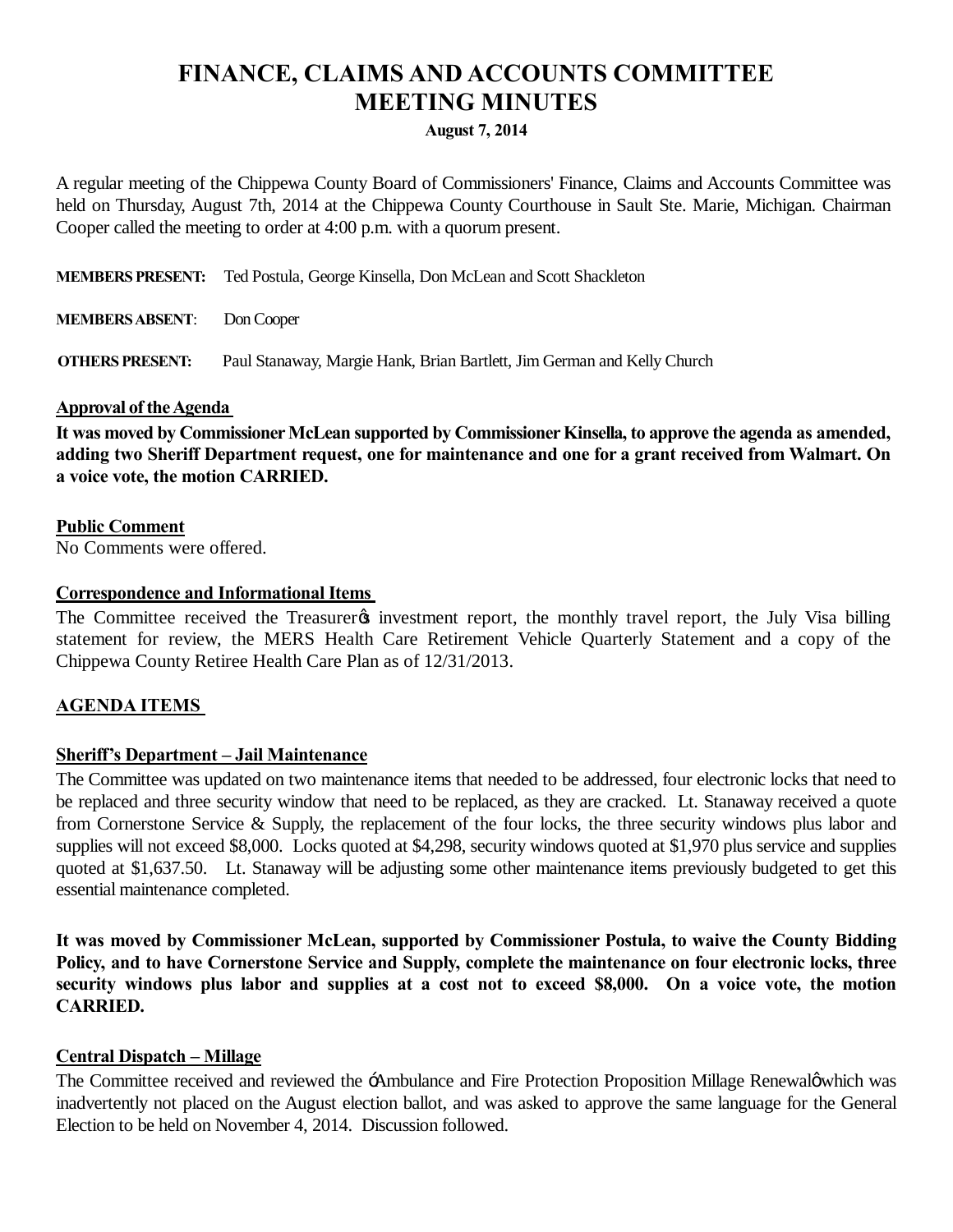**It was moved by Commissioner Postula, supported by Commissioner Kinsella, to approve the Chippewa County 'Ambulance and Fire Protection Proposition Millage Renewal' language and for the question to be placed on the November ballot. On a voice vote, the motion CARRIED.**

### **Central Dispatch – Interior Painting Bid Summary - Approval**

The Committee received and reviewed the bid summary for interior painting to be completed at Central Dispatches interior offices. Four bids were received and all met bid specifications.

**It was moved by Commissioner McLean, supported by Commissioner Postula, to approve the low bid of \$2,385 for interior painting at Central Dispatch to be completed by Superior Touch Painting. On a voice vote, the motion CARRIED.**

## **Central Dispatch – Request to Obtain Credit Card - Approval**

The Committee reviewed a memo from OES Director Tim McKee regarding his need for a County credit card to be maintained at Central Dispatch, to be utilized for hotel reservations and vendors. The County oscredit card policy will be followed and a monthly report will be added to the Finance packet just like the Administratory credit card report.

**It was moved by Commissioner Kinsella, supported by Commissioner McLean, to approve the request for OES Director Tim McKee, to obtain a County credit card to be specifically used at Central Dispatch for hotel accommodations, travel and vendors who require a credit card payments and that the County policy will be followed and a monthly report will be included in the Finance packet. On a voice vote, the motion CARRIED.**

#### **Sheriff's Department – Sale of Used Vehicles – Approval**

The Committee reviewed the notice of receiving bids for two Chevrolet Impala that are being dispersed from County assets. There is a minimum bid of \$400 for each of the vehicles, and the normal process of advertisement will be followed.

**It was moved by Commissioner McLean, supported by Commissioner Postula, to approve the sale of two Chevrolet Impala's utilizing the normal bidding and advertisement process. On a voice vote, the motion CARRIED.**

## **Sheriff's Department – Community Correction Suspension of A19 & A26**

The Committee was briefly updated on the FY13-14 CLM Community Corrections grant, which expires on September 30, 2014; and the Chippewa County has already used up A19 (Community Placement), A26 (Community Work Crew) & D23 (Intensive Supervision) funding totaling \$66,282.29 of revenue, leaving \$1,085.71 to be collected for July services. This Special Fund, collects enough other revenue to cover the expenses for the remaining fiscal year. No action taken.

## **Information Technology – Bid Summary - Sonicwall NSA-2600 UTM Firewalls - Approval**

The Committee reviewed a memo from Brian Bartlett, reviewing the two bids that were received, and his request to not go with the low bid but to stay with DSTech, Inc., who we have an existing working relationship with and knowledge of their staffing capabilities.

**It was moved by Commissioner Kinsella, supported by Commissioner Postula, to approve the bid from DSTech, Inc. in the amount of \$12,969.08 for the two-year security subscription required per the bidding process. On a voice vote, the motion CARRIED.**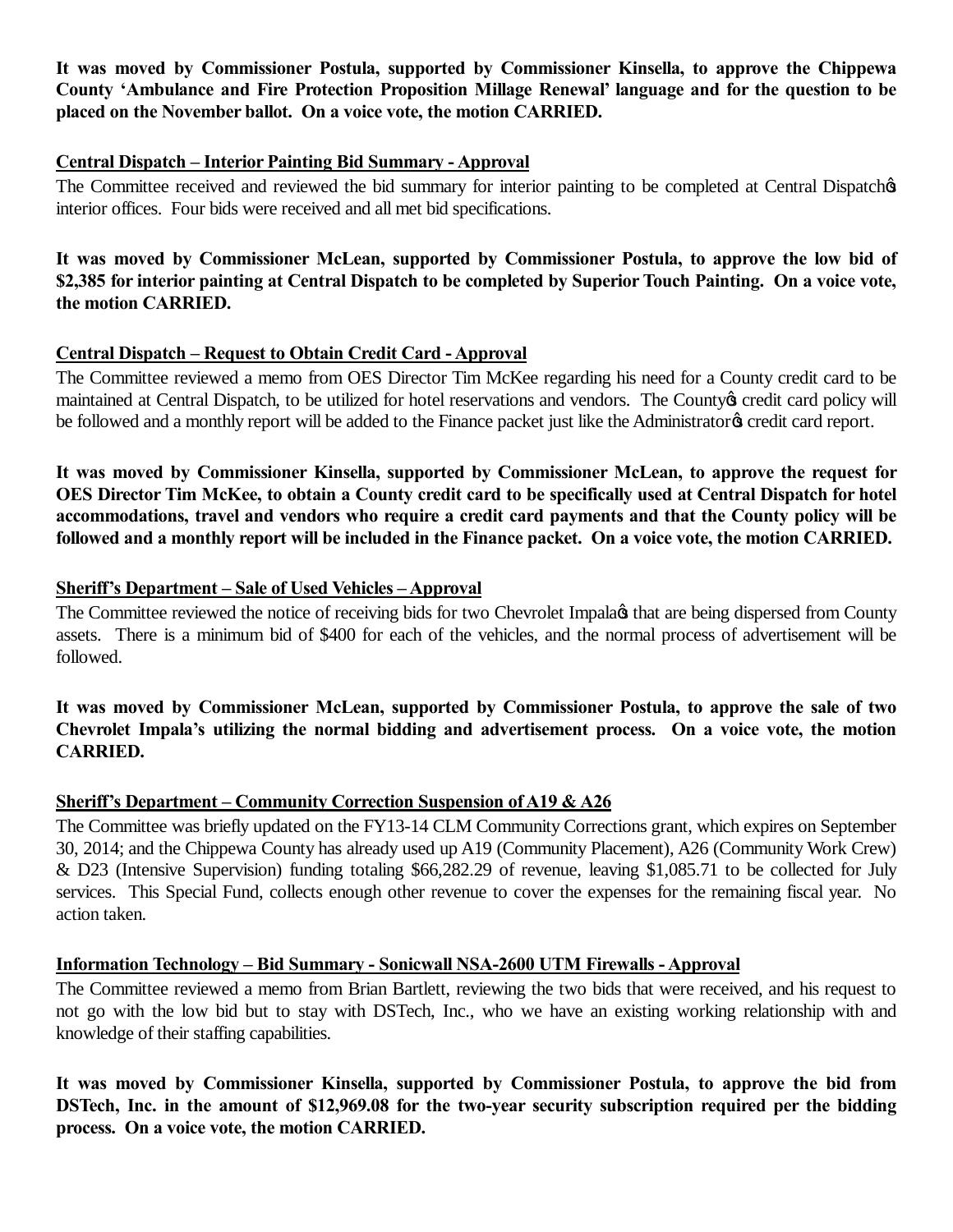# **Health Department – Re-hire Marsha Mitchell Temporarily - Approval**

The Committee was asked to approve the temporary re-hire of Marsha Mitchell, to assist Health Department CFO Christine Lundquist, until a determination of how many of the duties of the general ledger clerk position can be readily absorbed by Christine Lundquist and/or other finance staff. This position would for four to eight days per month, through the next couple months until a determination can be made.

**It was moved by Commissioner Kinsella, supported by Commissioner Postula, to approve the re-hire of Marsha Mitchell on a temporary basis of four to eight days per month to assist Health Department CFO Christine Lundquist, for the next couple months until a needs determination regarding the general ledger clerk can be made. On a voice vote, the motion CARRIED.**

## **Out-of-State Travel Request – Health Department**

The Committee reviewed an out-of-state travel request for a hospice nurse to attend the NHPCO  $15<sup>th</sup>$  Clinical Team Conference, with the Health Department being responsible for the nurse time and flight costs only; to attend the conference in Nashville, Tennessee.

**It was moved by Commissioner Kinsella, supported by Commissioner Postula, to approve the out-of-state travel for Nurse Christy Curtis, to travel to Nashville, Tennessee, to attend the National Hospice and Palliative Care Organization conference, at the cost of \$350 for her flight and her wages. On a voice vote, the motion CARRIED.**

# **Animal Control – Grant Award \$30,000 - Approval**

The Committee reviewed the notice of receiving grant monies from an anonymous Foundation in the amount of \$30,000 6 for the purchase of new cat kennels from Direct Animal Products consisting of 14 triple stack units and 7 center units, and litter boxes for the condos. Total cost of the cat kennels is \$50,836.25, with the balance of the kennels to be paid out of the donations fund (Fund 285).

**It was moved by Commissioner McLean, supported by Commissioner Postula, to approve and accept the \$30,000 reimbursement grant application as received from the anonymous Foundation, and to proceed with the new cat kennels from Direct Animal Products at a total cost of \$50,836.25, with the balance of the project to be paid from Fund 285 – Animal Shelter Donations. On a voice vote, the motion CARRIED.**

## **Animal Control – Animal Control Services w/City of SSM renewal – Approval**

The Committee received and reviewed the contract between the County and the City of Sault Ste. Marie for Supplemental Animal Control Services which expires on 12/31/2014. The renewal contract changes include the dates and an increase in the hourly rate from \$15.00 per hour plus fringes to \$15.50 per hour plus fringes. With a new expiration date of December 31, 2016.

**It was moved by Commissioner Kinsella, supported by Commissioner McLean, to approve the renewal contract with the City of Sault Ste. Marie for Supplemental Animal Control Services, with the hourly increase of \$.50 per hour plus fringes, and to forward to the City of Sault Ste. Marie for their approval and signature. On a voice vote, the motion CARRIED.**

## **City of SSM – 510 East Spruce Street – Commercial Rehabilitation District – Approval**

The Committee reviewed the information received on the establishment of a Commercial Rehabilitation District, located at 510 East Spruce Street, to be known as Garfield Commons, owner Elizabeth Corbiere. The Commission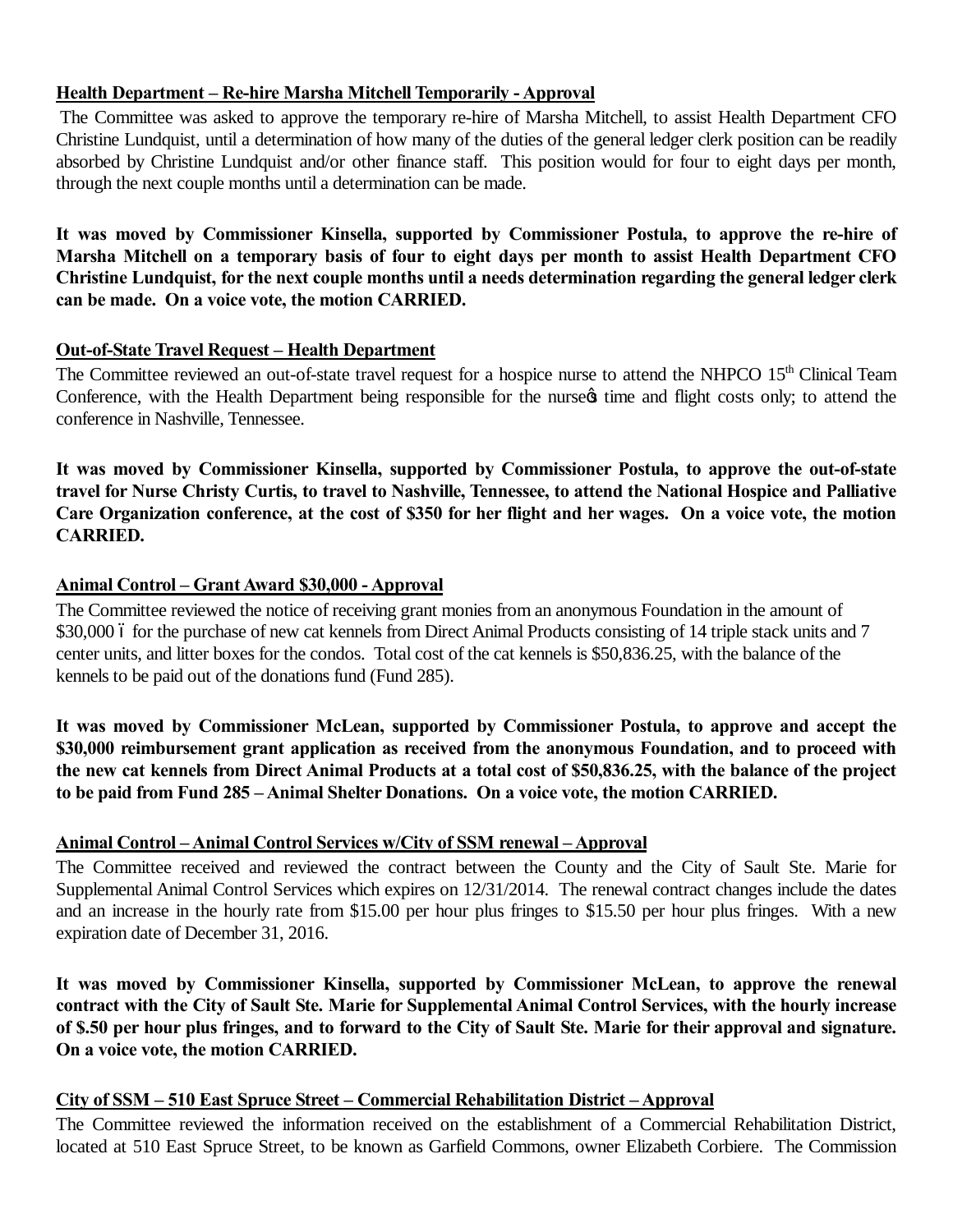has three options regarding the establishment of the Commercial Rehabilitation District, which will freeze the property taxes for five years. A resolution of support is included on the agenda for the Board & Regular meeting scheduled for Monday, August 11, 2014.

**It was moved by Commissioner McLean, supported by Commissioner Postula, to support Resolution 14-16, approving the Commercial Rehabilitation District to Elizabeth Corbiere for Garfield Commons located at 510 East Spruce Street. On a voice vote, the motion CARRIED.**

## **Administrator – Resolution for Sale of 300 Court Street**

The Committee was updated on the sale of 300 Court Street, and the necessity to pass Resolution 14-15, which authorizes with Chairman Scott Shackleton or Administrator Jim German to sign the sales documents on behalf of the County at closing, which will be completed on Tuesday, August 12, 2014. This resolution was required by the title company, to complete the closing. No action was taken, as the resolution is on the Board& Regular meeting scheduled for Monday, August 11, 2014.

#### **Administrator – Employee Benefits STD-LTD renewal – Approval**

The Committee was updated on the quotes sought and received by Employee Benefits, on behalf of the County, for the employees short term, long term, life insurance and voluntary life insurance. The current carrier Lincoln Financials renewal increased, and a quote from Standard Insurance Company, will be a cost savings of approximately \$3,500 per year, with a two-year rate guarantee.

**It was moved by Commissioner McLean, supported by Commissioner Kinsella, to approve the change of coverage for short term, long term and life insurance to "The Standard Insurance Company" based on the quotes received by Employee Benefits, with a two-year rate guarantee, saving approximately \$3,500 per year. On a voice vote, the motion CARRIED.**

## **Administrator – New Deferred Comp 457 Program – Edward Jones – Approval**

The Committee received a request from Edward Jones Financial Advisor Brent Osterhout, to have their 457 Deferred Comp Plan approved by the Committee, for an employee to utilize, this plan is at no cost to the County, as it is the employee<sup>s</sup> money only being invested.

## **It was moved by Commissioner Postula, supported by Commissioner McLean, to approve the Plan Documents, for Edward Jones 457 Deferred Comp Plan administered through Brent Osterhout, with no cost to the County. On a voice vote, the motion CARRIED.**

## **Courthouse Rehabilitation listing**

The Committee held a brief discussion on the proposed needs of the Courthouse, and then agreed the list needs to go back to the Building & Grounds Committee, for additional review.

# **Administrator – Courthouse & County Building Closure – October 16th noon until 4:00 p.m. – Approval**

The Committee was updated on the planned security training that will be held on October 16<sup>th</sup> from noon until 4:00 p.m., which will necessitate the closure of the office, to complete the lock-down training.

It was moved by Commissioner McLean, supported by Commissioner Kinsella, to approve the October 16<sup>th</sup>, **noon until 4:00 p.m. closure of the Courthouse and County Building, so that staff can attend security training. On a voice vote, the motion CARRIED.**

**Sheriff's Department – Walmart Grant**